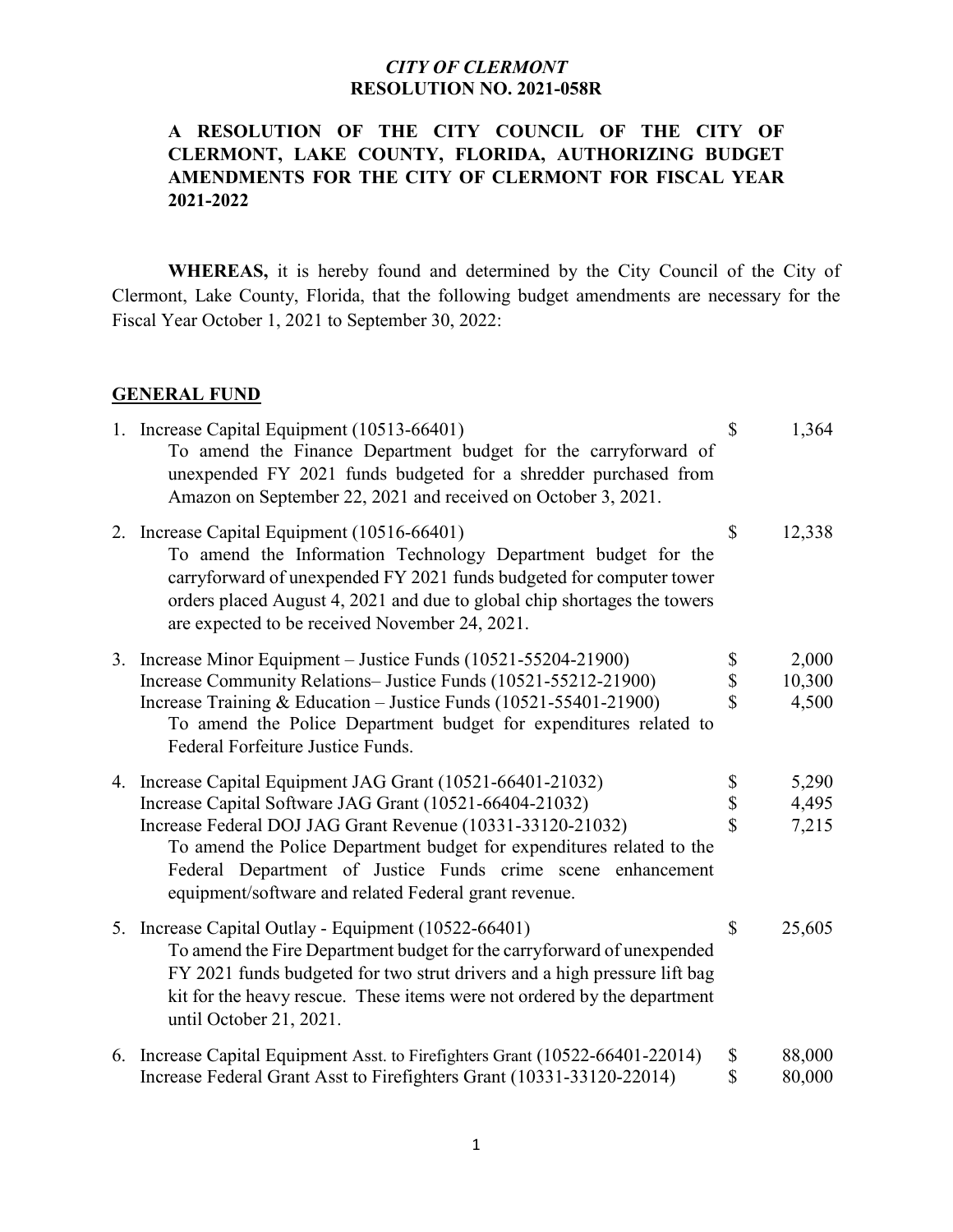To amend the Fire Department budget for the carryforward of unexpended FY 2021 funds budgeted for an air fill station and gym equipment related to a Federal Assistance to Firefighters Grant award. The compressor was ordered September 9, 2021 and is expected to be received February 4, 2022. The fitness equipment was not ordered as of September 30, 2021.

7. Increase Capital Outlay – Equipment City Center (10574-66401-19100) \$ 6,399 To amend the Parks & Recreation Department budget for the carryforward of unexpended FY 2021 funds budgeted for remodeling the administrative area work space at the City Center. Purchase order was issued August 25, 2021 and items were not received as of September 30, 2021.

- 8. Increase Capital Outlay Other Improvements (10575-66300) \$ 6,792 To amend the Parks & Recreation Department budget for the carryforward of unexpended FY 2021 funds budgeted for Arts & Rec Center exterior signage. Purchase order was issued August 27, 2021 not completed as of September 30, 2021.
- 9. Increase Capital Outlay Other Improvements (10575-66300) \$ 3,775 To amend the Parks & Recreation Department budget for the carryforward of unexpended FY 2021 funds budgeted to resurface the Arts & Rec Center pool spa required by the Department of Health not completed as of September 30, 2021.
- 10. Decrease Fund Balance (10599-59900) \$ 83,643 Total General Fund adjustments.

### **INFRASTRUCTURE SALES TAX FUND**

| 1. Increase Fund Balance – Beginning Reserves (12399-39900)<br>To amend the budget to reflect anticipated reserves brought forward at<br>October 1, 2021.                                                                                                                                                                                                                                                           |    | 140,077 |
|---------------------------------------------------------------------------------------------------------------------------------------------------------------------------------------------------------------------------------------------------------------------------------------------------------------------------------------------------------------------------------------------------------------------|----|---------|
| 2. Increase Capital Outlay – Vehicle $(12521 - 66400)$<br>To amend the Police Department budget for the carryforward of<br>unexpended FY 2021 funds budgeted for the purchase and outfitting of<br>three replacement 2021 Dodge Chargers approved by the City Council on<br>February 23, 2021 with Garber Chrysler Dodge Truck, Inc. ordered March<br>1, 2021 with no expected date of delivery provided by vendor. | S  | 117,000 |
| 3. Decrease Capital Outlay (12522-66401)<br>To amend the Fire Department budget to reduce funding for the final<br>installment for the purchase of 50 Self Contained Breathing Apparatus air<br>packs and accessories placed in service during FY 2021 and funded in the                                                                                                                                            | \$ | 121,781 |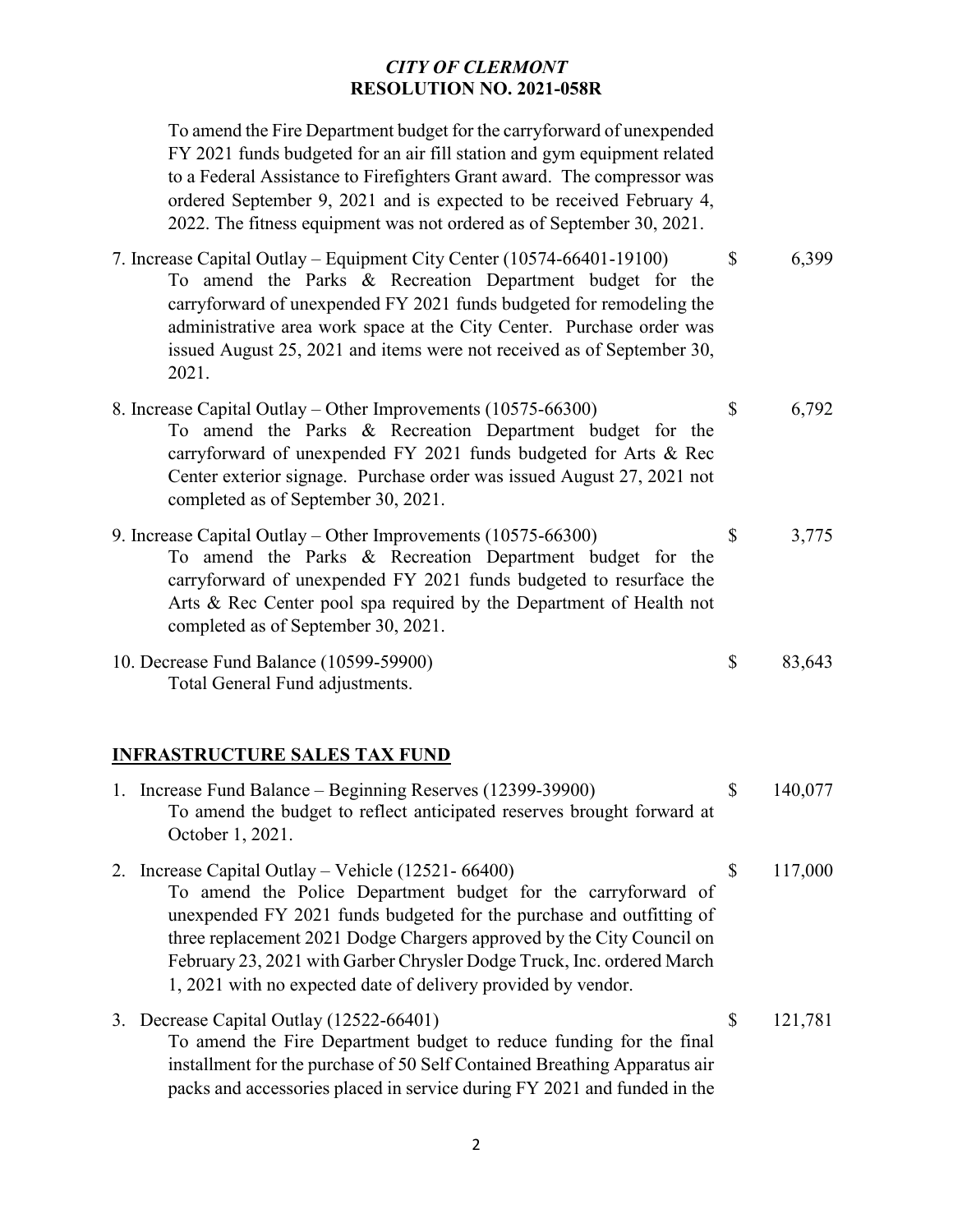prior year's budget approved by the City Council on November 9, 2021 BA#7-FY2021.

- 4. Increase Capital Outlay Vehicles (12522-66400) \$ 3,786 To amend the Fire Department budget to fund an additional amount needed for a pumper apparatus piggyback purchase from Lake County's contract with Ten-8 approved by the City Council on October 26, 2021.
- 5. Increase Capital Outlay Pro. Services FS #2 (12522-66900-22101) \$ 141,072 To amend the Fire Department budget for the carryforward of unexpended FY 2021 funds budgeted for architectural services for Fire Station #2 approved by the City Council on October 13, 2020.

# **RECREATION IMPACT FUND**

- 1. Increase Capital Outlay Equipment (14575-66401) \$ 2,500 To amend the Parks & Recreation Department budget for the carryforward of unexpended FY2021 funds budgeted for the acquisition of a clay maintenance bin delayed until field maintenance has been completed and build now that a location at the Arts & Rec Center has been determined.
- 2. Increase Capital Outlay Buildings (14575-66201) \$ 136,339 Increase Capital Outlay – Professional Services (14575-66900) \$ 5,136 To amend the Parks & Recreation Department budget for the carryforward of unexpended FY2021 funds budgeted for the design construction of a recreation storage building at the Arts & Rec Center incomplete as of September 30, 2021.
- 3. Decrease Fund Balance (14599-59900) \$ 143,975 Total Recreation Impact Fee Fund adjustments.

# **POLICE IMPACT FEE FUND**

- 1. Increase Capital Outlay Vehicle (15521- 66400) \$ 51,000 To amend the Police Department budget for the carryforward of unexpended FY 2021 funds budgeted for the purchase and outfitting of one 2022 Chevrolet Silverado to tow the boat/trailer approved by the City Council on June 22, 2021 with Garber Chevrolet Buick GMC Truck Inc. ordered June 23, 2021 and expected to be received in March 2022.
- 2. Increase Capital Outlay Vehicle (15521- 66400) \$ 117,000 To amend the Police Department budget for the carryforward of unexpended FY 2021 funds budgeted for the purchase and outfitting of
	- 3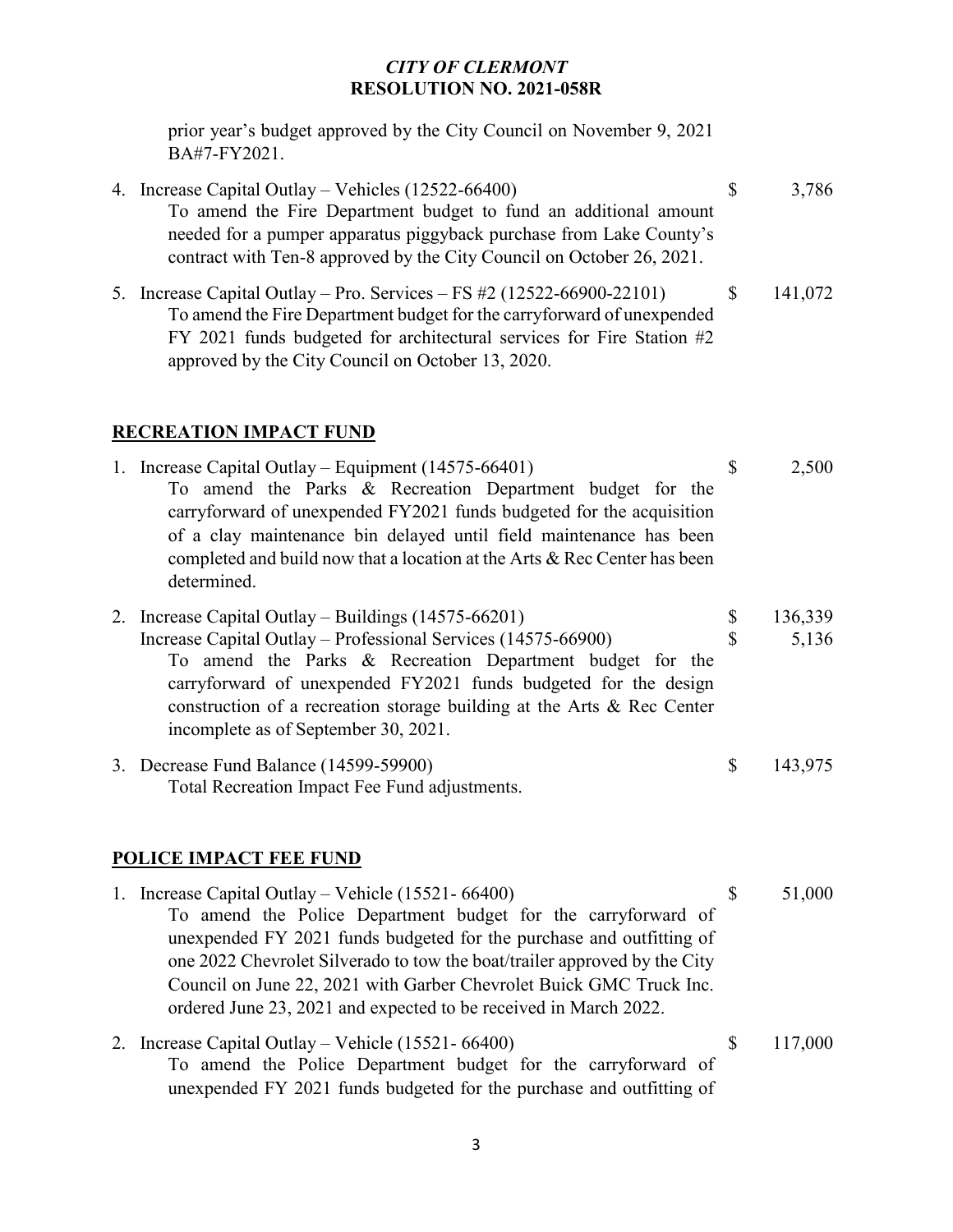three 2021 Dodge Chargers for 3 new police officers effective April 2021 approved by the City Council on February 23, 2021 with Garber Chrysler Dodge Truck, Inc. ordered March 1, 2021 and no expected date of delivery provided by vendor.

- 3. Increase Capital Outlay Equipment (15521- 66401) \$ 78,500 To amend the Police Department budget for the carryforward of unexpended FY 2021 funds budgeted for the purchase and outfitting of a police boat and trailer approved by the City Council on June 22, 2021 with Maverick Boat Company, Inc. ordered June 23, 2021 and expected to be received in January 2022.
- 4. Increase Fund Balance: Ending Reserves (15599-59900) \$ 246,500 Total Police Impact Fee Fund adjustments.

# **FIRE IMPACT FEE FUND**

| 1. | Increase Capital Outlay – Pro. Services – FS $\#2$ (16522-66900-22101)<br>To amend the Fire Department budget for the carry forward of unexpended<br>FY 2021 funds budgeted for architectural services for Fire Station #2<br>approved by the City Council on October 13, 2020.                                                                                                     | S  | 94,048  |
|----|-------------------------------------------------------------------------------------------------------------------------------------------------------------------------------------------------------------------------------------------------------------------------------------------------------------------------------------------------------------------------------------|----|---------|
|    | 2. Increase Capital Outlay – Vehicle $(16522 - 66400)$<br>To amend the Fire Department budget for the carry forward of unexpended<br>FY 2021 funds budgeted for a rapid deploy vehicle for the fire boat<br>(Marine 101) from Fire Station 1 approved by the City Council on May<br>11, 2021. Vehicle was ordered May 13, 2021 and is expected to be<br>received February 28, 2022. | \$ | 55,000  |
|    | 3. Decrease Fund Balance: Ending Reserves (16599-59900)<br>Total Fire Impact Fee Fund adjustments.                                                                                                                                                                                                                                                                                  | \$ | 149,048 |

## **SANITATION FUND**

| 1. Increase Professional Services $- (49534 - 53100)$                                                                                             |              | 166,550 |
|---------------------------------------------------------------------------------------------------------------------------------------------------|--------------|---------|
| To amend the Public Services Department Sanitation Fund budget to fund                                                                            |              |         |
| a budget amendment for a Wright Pierce, Inc. task order for a Solid Waste<br>and Recycling Plan approved by the City Council on October 26, 2021. |              |         |
| 2. Decrease Fund Balance: Ending Reserves (49599-59900)<br>Total Sanitation Fund adjustments.                                                     | <sup>8</sup> | 166,550 |

# **Net Decrease to Fund Balance – All Funds \$ 789,716**